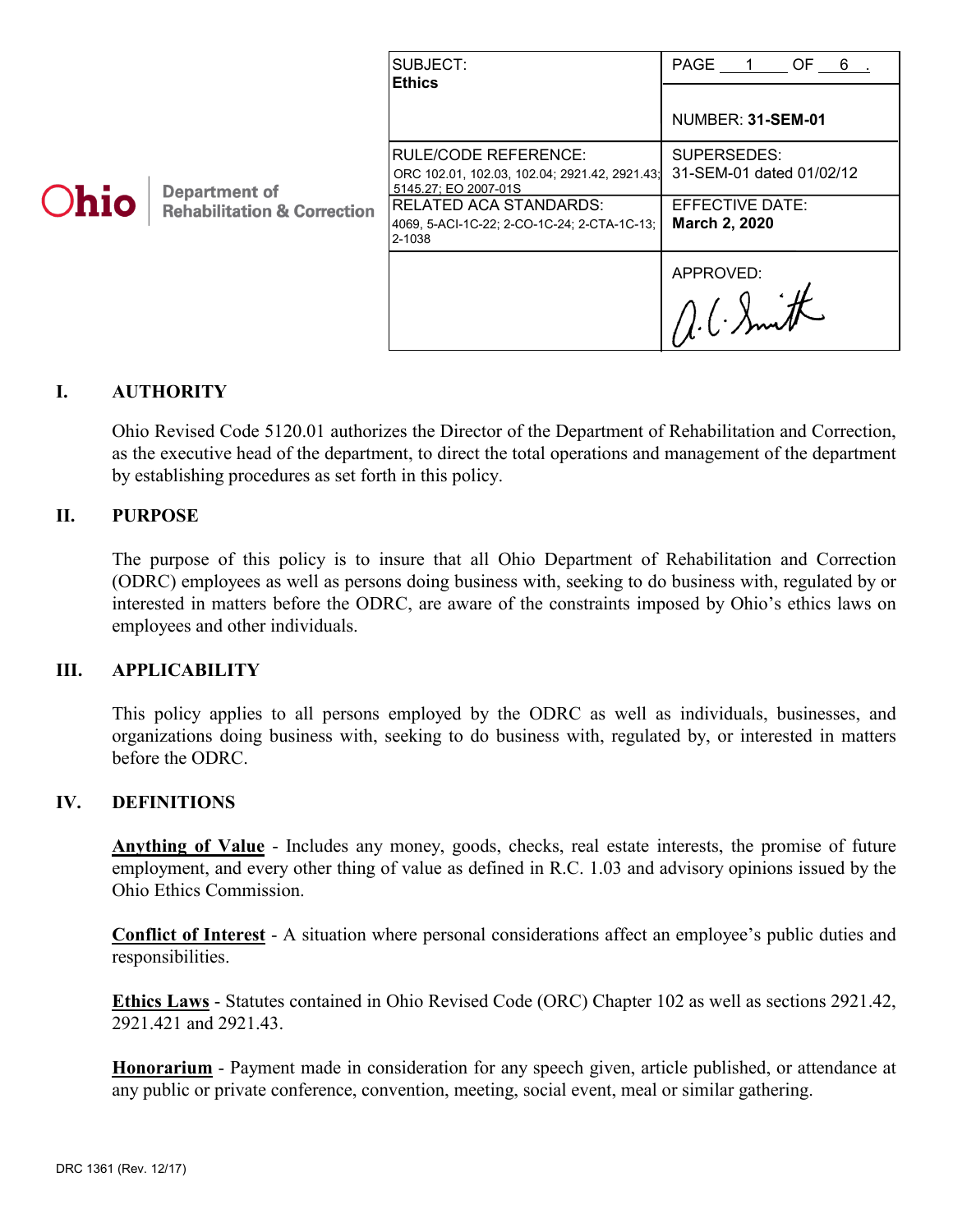**Improper Source** - Includes parties doing or seeking to do business with, regulated by, or interested in matters before ODRC.

**Ohio Ethics Commission** - A bipartisan body appointed by the Governor and confirmed by the Ohio Senate with the following statutory responsibilities: authority to interpret and provide advice regarding ethics law; provision of ethics education; administration of financial disclosure requirements; investigation of alleged ethics violations; and recommendation of proposed legislation on ethics related issues.

**Public Agency** - Means the general assembly, all courts, any department, division, institution, board, commission, authority, bureau or other instrumentality of the state, a county, city, village, or township, state retirement systems or any other governmental entity. "Public agency" does not include a department, division, institution, board, commission, authority, or other instrumentality of the state or a county, municipal corporation, township, or other governmental entity that functions exclusively for cultural, educational, historical, humanitarian, advisory, or research purposes; that does not expend more than ten thousand dollars per calendar year, excluding salaries and wages of employees; and whose members are uncompensated.

**Public Contract** - The purchase or acquisition, or a contract for the purchase or acquisition of property or services by or for the use of the state, any of its political subdivisions, or any agency or instrumentality of either including the employment of an individual by the state, any of its political subdivisions, or any agency or instrumentality of either.

**Public Official or Employee** - Any person who is elected or appointed to an office or is an employee of any public agency. "Public official or employee" does not include a person who is a teacher, instructor, professor, or other kind of educator whose position does not involve the performance of, or authority to perform, administrative or supervisory functions.

# **V. POLICY**

It is the policy of the ODRC to comply with Ohio's ethics laws. ODRC employees, at all times, must abide by these laws, and any guidance issued by the Governor's Office and the Ohio Ethics Commission. Failure to comply may result in discipline and may result in civil or criminal sanctions.

## **VI. PROCEDURES**

## **A. Purpose of the Ethics Laws**

The Ohio Ethics Laws promote the general public interest and support confidence by prohibiting public officials and employees from:

- 1. Participating in their public role in any action that involves the direct interests of the official, or those of a family member, or another with whom the official has an ongoing private business relationship;
- 2. Authorizing, or using a public position to secure, a public contract or the investment of public funds in any security that benefits the official, a family member, or a business associate;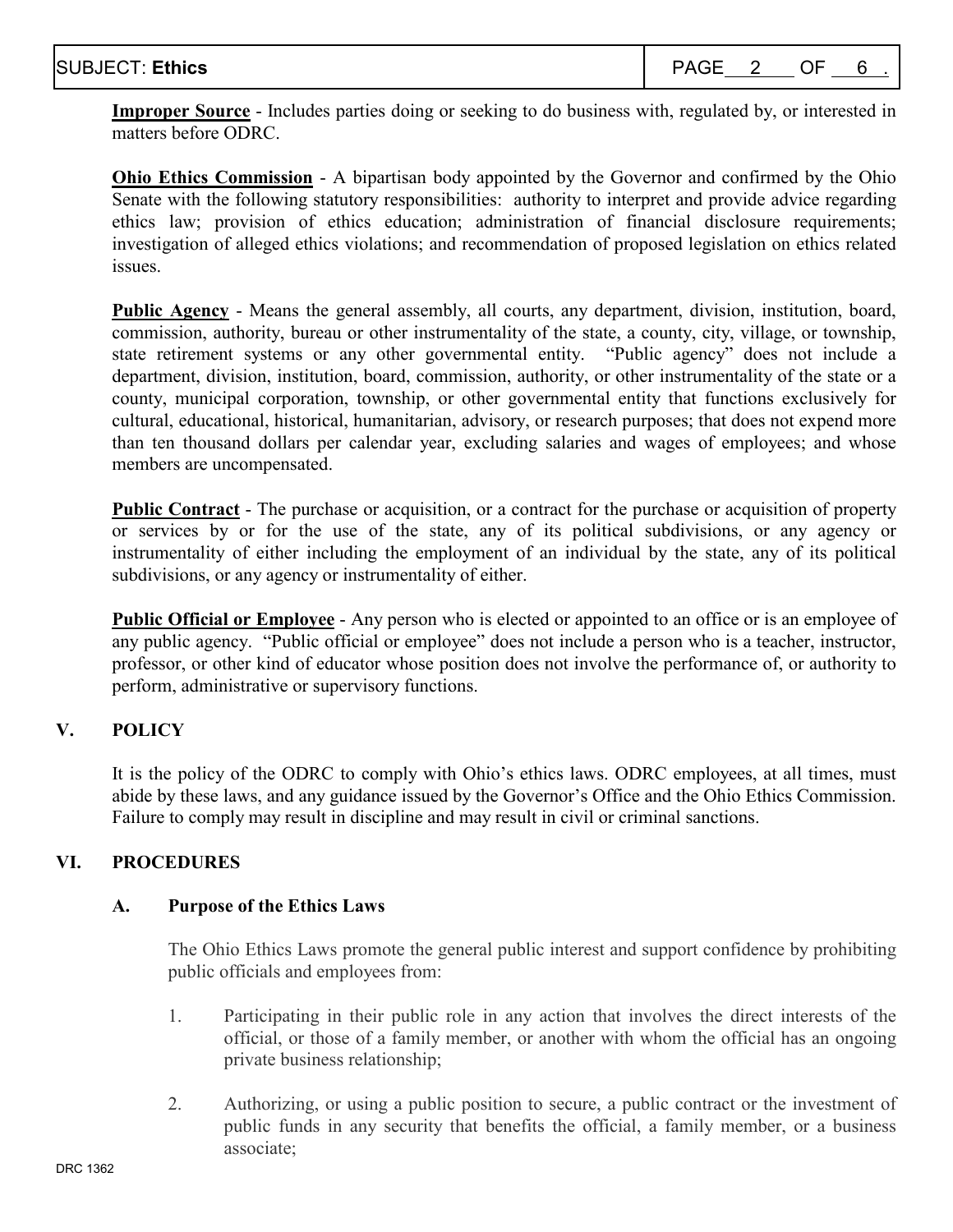- 3. Improperly profiting from a public contract;
- 4. Soliciting or accepting substantial and improper things of value, including, outside employment or consultation fees, gifts, or travel, meals and lodging, from those dealing with the public agency;
- 5. Unauthorized disclosure or use of information deemed confidential by law;
- 6. Representing others before any public agency in a matter in which the official or employee was involved, both during, and for a period of time (at least one year) after, leaving public service.

#### **B. Conflict of Interest and Supplemental Compensation**

- 1. Prohibitions (Refer to ORC 102.03 (D)  $(E)$  &  $(F)$ :
	- a. An ODRC employee is prohibited from actively using their authority to secure a substantial and improper thing of value from any improper source. Active use of authority includes voting, discussing, deliberating, or formally or informally lobbying on matters of conflict. Improper sources include parties doing or seeking to do business with, regulated by, or interested in matters before the ODRC.
	- b. An ODRC employee is prohibited from accepting or soliciting a substantial and improper thing of value from any improper source.
	- c. A private party is prohibited from giving or promising a substantial thing of value to an ODRC employee.
	- d. The provisions have been broadly construed by the Ohio Ethics Commission. There may be a violation when a public official is involved with a situation that "could" influence their judgment. The public official does not have to be influenced. No quid pro quo must occur.
	- e. To determine what may be substantial, look to the value of the thing. Substantial also depends on the circumstances.
	- f. To determine what may be improper, look to the source of the thing. Improper sources include parties doing or seeking to do business with, regulated by, or interested in matters before ODRC.
- 2. Application of Prohibitions
	- a. Employment: A public official is prohibited from soliciting, accepting or using their position to seek employment from improper sources unless the official is able to withdraw from participating in any actions that affect the prospective employer and the abstention is approved by supervisors where required. The official must withdraw from all participation when he or she attempts to secure or is approached about employment.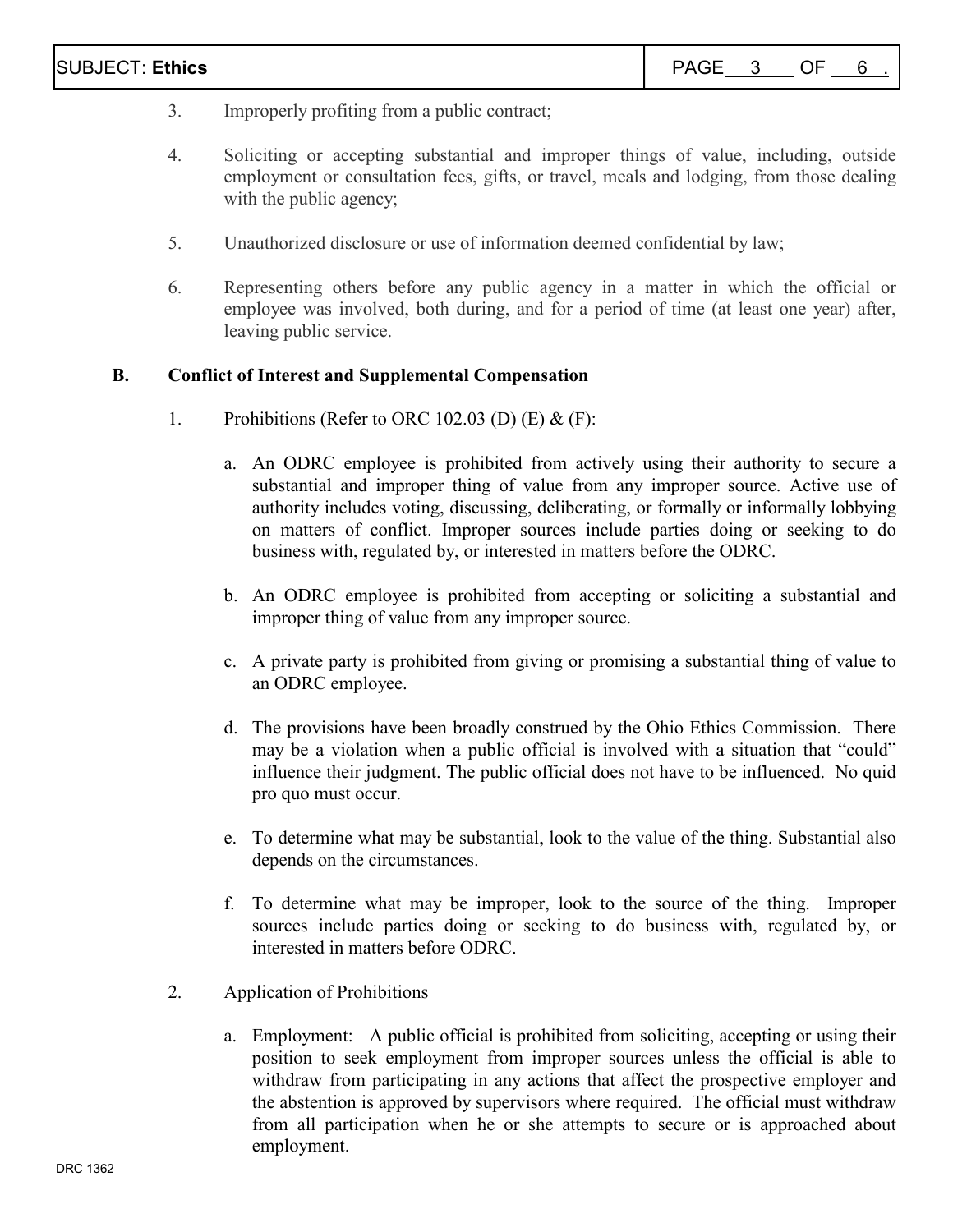- b. Travel, meals, and lodging: A public official shall not accept anything of value including travel, meals, and lodging from an improper source.
- c. Gifts: A public official shall not accept gifts from any party that is doing or seeking to do business with, regulated by, or interested in matters before ODRC. ODRC employees shall not personally accept any gift valued at more than twenty-five dollars (\$25) from anyone except close family and personal friends. Token gifts of appreciation worth \$25 or less may be accepted.
- d. Exceptions: Under certain circumstances, a public official may accept something of value that is de-minimus in nature. Items in this category may include pens, coffee cups, water bottles, etc. Questions on this issue should be directed to Legal Services.
- e. Honoraria: Most public officials who file financial disclosure statements are prohibited from receiving honoraria from any source. An honorarium constitutes "something of value". If an employee does not file a financial disclosure statement, they may accept an honorarium as long as it does not come from an "improper source". Refer to ORC 102.01.
- f. Supplemental Compensation: Persons are prohibited from giving, and employees are prohibited from accepting, any compensation, other than allowed by law for the performance of any public duty or responsibility. ODRC employees may only be paid by ODRC for performing their duties as an ODRC employee. Refer to ORC 2921.43.
- g. Private and Other Public Employers: Employees must receive approval from their appointing authority to engage in any outside employment per ODRC Policy 31- SEM-10, Outside Employment. An ODRC employee is not prohibited by Ohio Ethics Laws from engaging in outside employment under the following conditions:
	- i. If the outside employer is not doing business, seeking to do business, regulated by, or interested in matters before the ODRC.
	- ii. If the outside employer is doing business, seeking to do business, regulated by, or interested in matters before the ODRC, the employee, with supervisory approval, can withdraw from all matters regarding the outside employer. (If supervisory approval is not granted, the employee is prohibited from engaging in such employment and doing so constitutes an ethics violation and potential criminal offense.)

## **C. Public Contract Constraints (Refer to RC 2921.42 & 102.04):**

- 1. ODRC employees shall not secure public contracts for themselves, family members or business associates with the ODRC.
- 2. ODRC employees shall not have an interest in profits or benefits of a public contract entered into by or for the use of ODRC.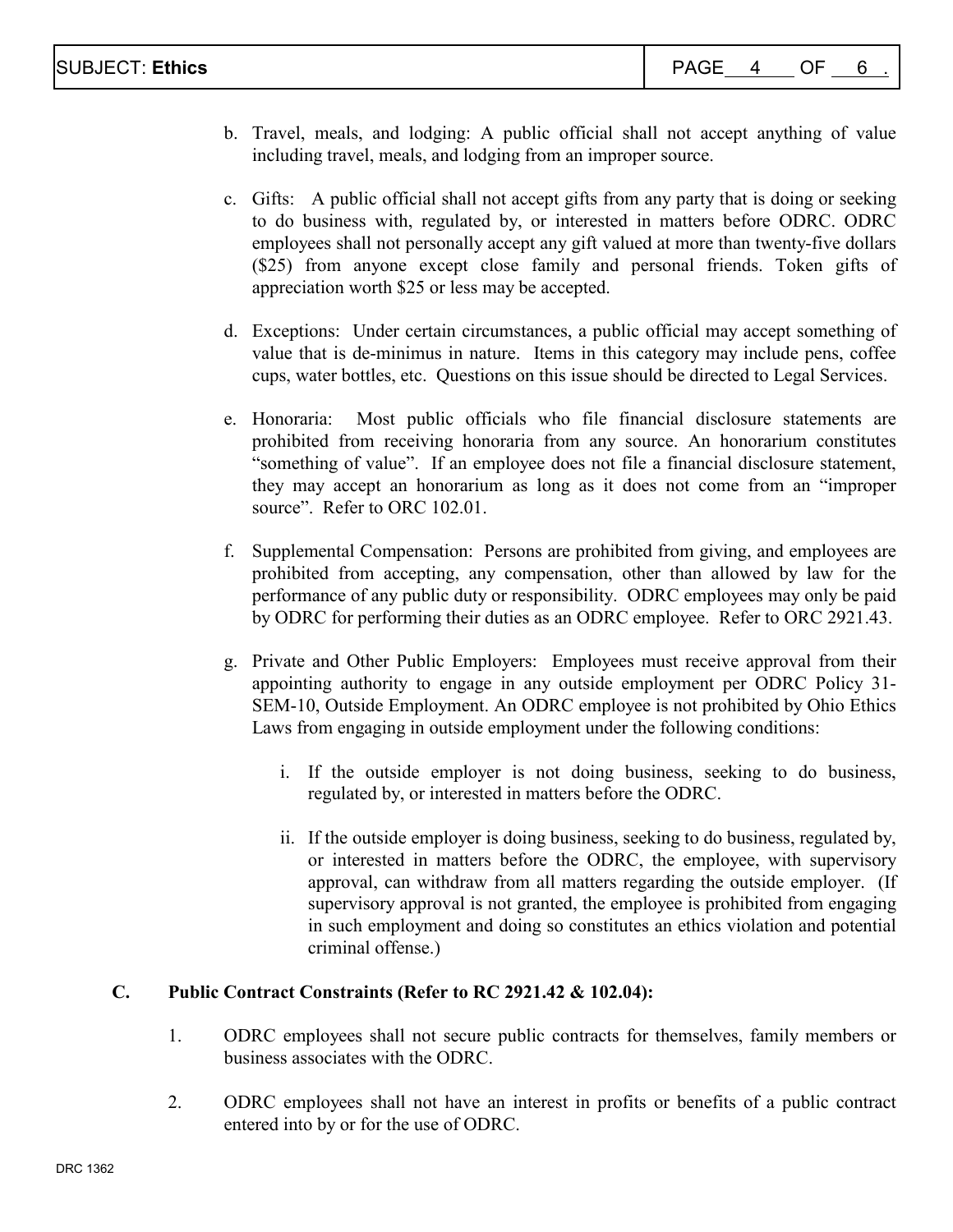| <b>SUBJECT: Ethics</b> | $\Lambda$ $\cap$ $\Gamma$<br>$ \Delta$ $ -$ | - | יו – |  |  |
|------------------------|---------------------------------------------|---|------|--|--|
|------------------------|---------------------------------------------|---|------|--|--|

- 3. An ODRC employee shall not profit from a public contract he or she approved, or that was authorized by a body of which he or she was a member unless the contract was competitively bid and awarded to the lowest and best bidder.
- 4. ODRC employees are prohibited from receiving compensation, directly or indirectly, other than from ODRC, for any service rendered personally on any matter before any public agency. No ODRC employee may sell or agree to sell, except through competitive bidding, any goods or services to the general assembly or any department, division, institution, instrumentality, board, commission or bureau of the state excluding the courts.
- 5. Exception: An exception can be made if the employee furnishes the service to another agency besides ODRC and files a disclosure statement with ODRC, the agency with whom the employee is contracting or providing the services, and the ethics commission. The disclosure form may be found at the Ohio Ethics Commission website at [www.ethics.ohio.gov.](http://www.ethics.ohio.gov/)

\*Note, the exclusion does not relieve the employee from insuring they have no conflict of interest under the above referenced ethics statutes.

## **D. Post-Employment and Representation Restrictions**

ODRC employees are prohibited during their employment with ODRC, and for one year afterwards, from representing any person (including a company, nonprofit organization, or public agency) on any matter in which they personally participated while an ODRC employee. Some exceptions may apply. Refer to ORC 102.03

## **E. Financial Disclosure**

- 1. Determination of Required Filers: The Director/designee shall determine which employees are required to file financial disclosure statements in accordance with ORC 102.02. The Bureau of Personnel shall maintain the list of required filers and review the list annually for any changes. The Bureau of Personnel shall provide notice to all required filers upon appointment, promotion or employment and annually thereafter.
- 2. During Employment: Every ODRC employee required to file a financial disclosure statement must file a complete and accurate statement with the Ethics Commission by the deadlines established by the Ethics Commission. Any employee appointed to a filing position after February 15 and required to file a financial disclosure statement must file a statement within ninety (90) calendar days of appointment, promotion or employment. Employees must file a statement for every year they worked even if employment with the ODRC has since ceased.
- 3. Post-Employment: Employees who file annual financial disclosure statements also have a post-employment filing requirement. In the event of retirement or separation, disclosure filers are obligated to file an initial "Post-Employment Disclosure Statement" with the Joint Legislative Ethics Commission no later than the last day of public service. Depending on the response, there may be additional filing requirements. Additional